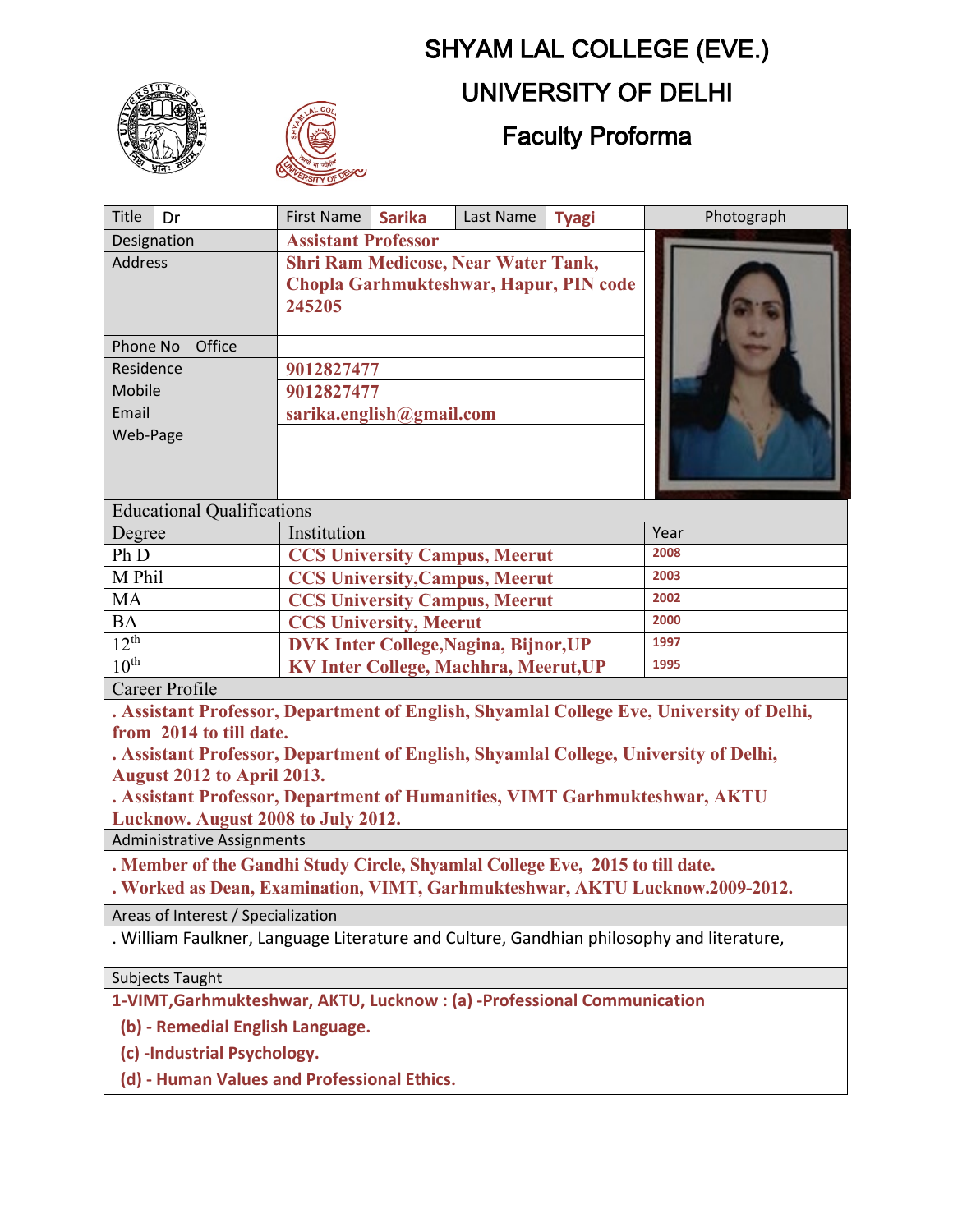**2- Shyamlal College, University of Delhi : (a) - Popular Literature ( The Murder of Roger Acroyd )**

 **(b) - Modern European Drama ( Good Woman of Szechuan)**

 **(c) - Cultural Diversity Linguistic Plurality and Literary Traditions in India.**

 **(d) - Fluency in English**

 **(e) - English for the Students of Commerce**

 **(f) - English at workplace**

 **(g) - ) Modern Indian Literature**

**3- Shyamlal College Eve, University of Delhi : (a) Modern Indian Literature**

 **(b) - Modern European Drama ( Waiting for Godot)**

 **(c) – Romantic Literature ( Keats and Shelly Poetry )**

 **(d) - British Poetry and drama ( Paradise Lost , book 1)**

**(f) – British Literature, 19th Century (Pride and Prejudice)**

 **(g) – Nineteenth Century European Realism (Fathers and Sons)**

 **(h) – Translation Studies**

 **(i) – Language Literature and Culture**

 **(j)- Academic Writing and Composition**

 **(k) – Media and Communication Skills**

 **(l) – English Communication**

 **(m) – English: A/B/C**

## Research Guidance

Publications Profile

Publications

1-Tyagi Sarika, "Racial prejudice and Discrimination in Absalom,Absalom!" published in Lapis Lazuli , Spring 2015,Vol. 5, ISSN 2249-4529,Page No. 310-316.

2- Tyagi Sarika, "Interior Monologue-A frequently Used Narrative Device in the novels of William Faulkner" published in Anukriti, 2013,Vol. 3, ISSN 2250-1193,Page No. 203-206.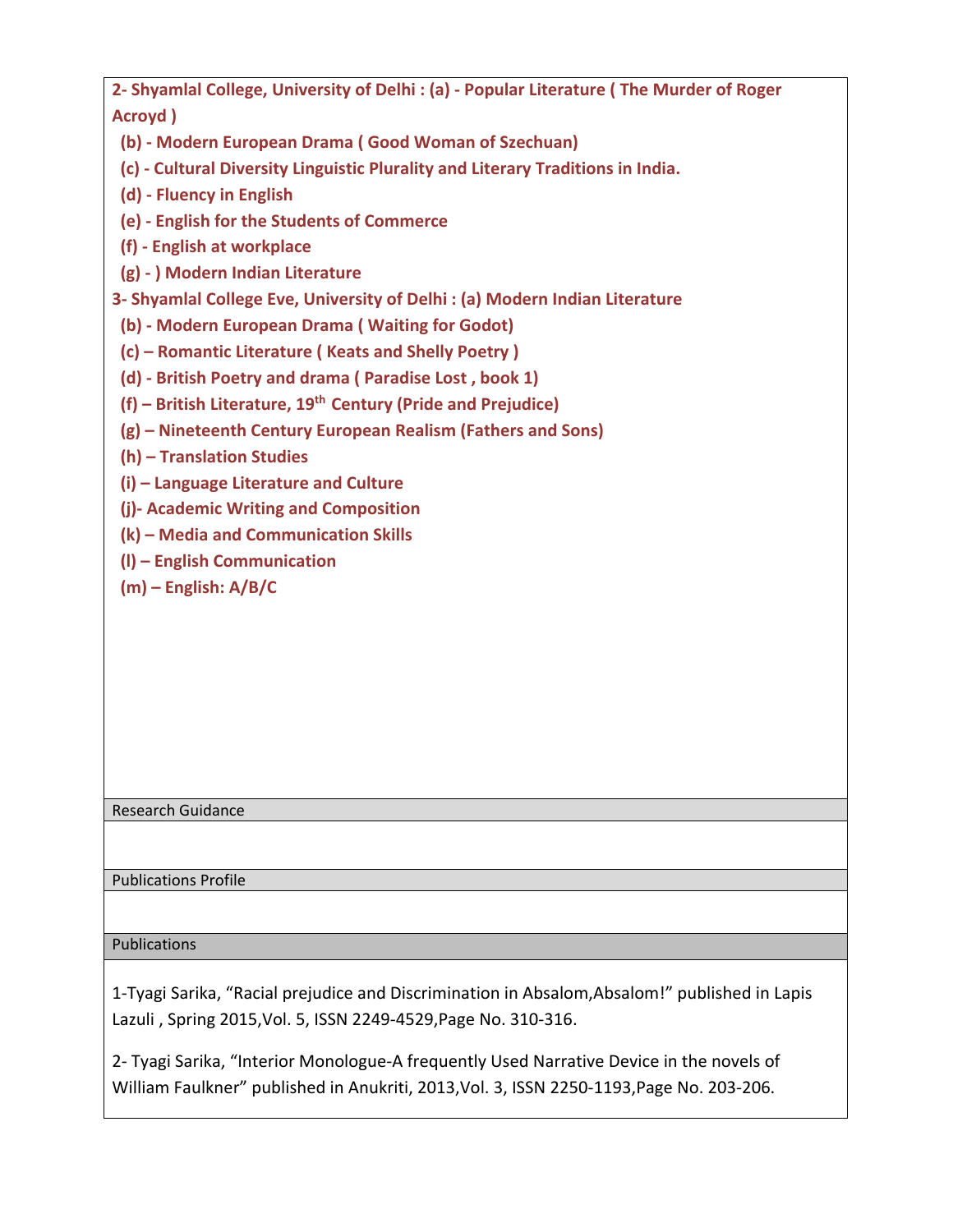3-- Tyagi Sarika "Third Person Narration in the Novel- Sound and the Fury" published in Shodh Drishti,2013,ISSN- 0976-6650, page No 131-132.

Conference Organization/ Presentations

- . Paper Presented in National Seminar by Indian Association of Teacher Educators on "Scenario of Education in 21<sup>st</sup> Century" on topic Need of Professional Communication Education in Higher Education, 28-29 November, 2009.
- . Paper Presented on "Post Colonial Feminism" in UGC sponsored Inter national Conference on Postcolonial Literature and the Transnational at Department of English Chaudhary Charan Singh University Campus Meerut,7-9 April,2010.
- . . Paper Presented in Inter National Seminar on "Movement, Literature and Society: New Perspectives" on the topic **Fathers and Sons- Practically an Apotheosis of the Contemporary: delineats a concrete social pictuire of mid 19th century Russia**,March 17<sup>th</sup>, 2018.
- . Paper presented in National Conference on "A Cultural Perspective: Journey of Narratives and Narrativization of Journeys" organized by Department of English Shyamlal College,DU and CATA,Department of English DU, at Shyamlal College, on the Topic **Travel Narrators: remarkably instrumental in the study of uniqueness as well as similarity of specific culture,** 20th April, 2018.
- .Paper Presented in National Seminar on Mahatma Gandhi in Prestine Perspective : A Sesquicentennial Overview"at Shyamlal College Eve, University of Delhi, on the topic A Linguistic and Literary Analysis of Hind Swaraj , 30-31 August, 2018.
- . Paper Presented in Inter National Conference on "In Dialogue with Mahatma Gandhi" on the topic Hind Swaraj : an Epoch-making book; ushered in a literary tradition in Gujarati Literature, 8-9, November ,2019.

## **Workshop and FDP**

- .One Day workshop on "Human Values and Professional Ethics" held at MIET,Meerut, on 27 April,2010
- . Eight Day Teacher Orientation Program on "Human Value and Professional Ethics,held at IIT Kanpur,9 June -16 June,2010.
- .Participated in One week Faculty Development Programme on "Online Teaching Platforms" Organized by Shyamlal College Eve, University of Delhi, August 10-17, 2020.
- **.**One Week Interdisciplinary Faculty Development Programme on **"Emergent of Asthetics of translation- Theory and Praxis"**Organiseded by Mata Sundri College for Women, University of Delhi, in collaboratin with Mahatma Hansraj Faculty Development Centre Hansraj College,University of Delhi, 19-25, February, 2021.

Research Projects (Major Grants/Research Collaboration)